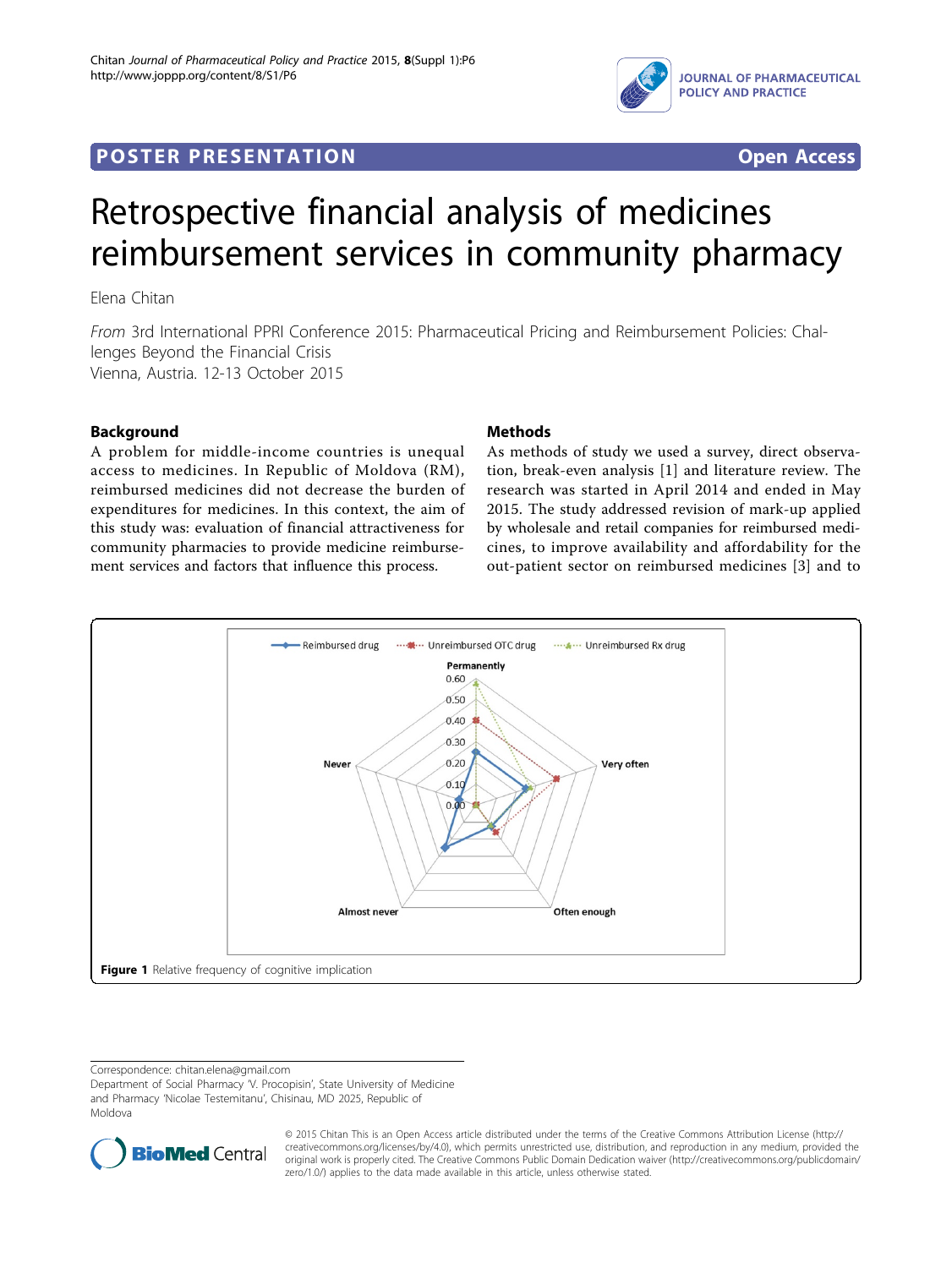<span id="page-1-0"></span>Chitan Journal of Pharmaceutical Policy and Practice 2015, 8(Suppl 1):P6 http://www.joppp.org/content/8/S1/P6